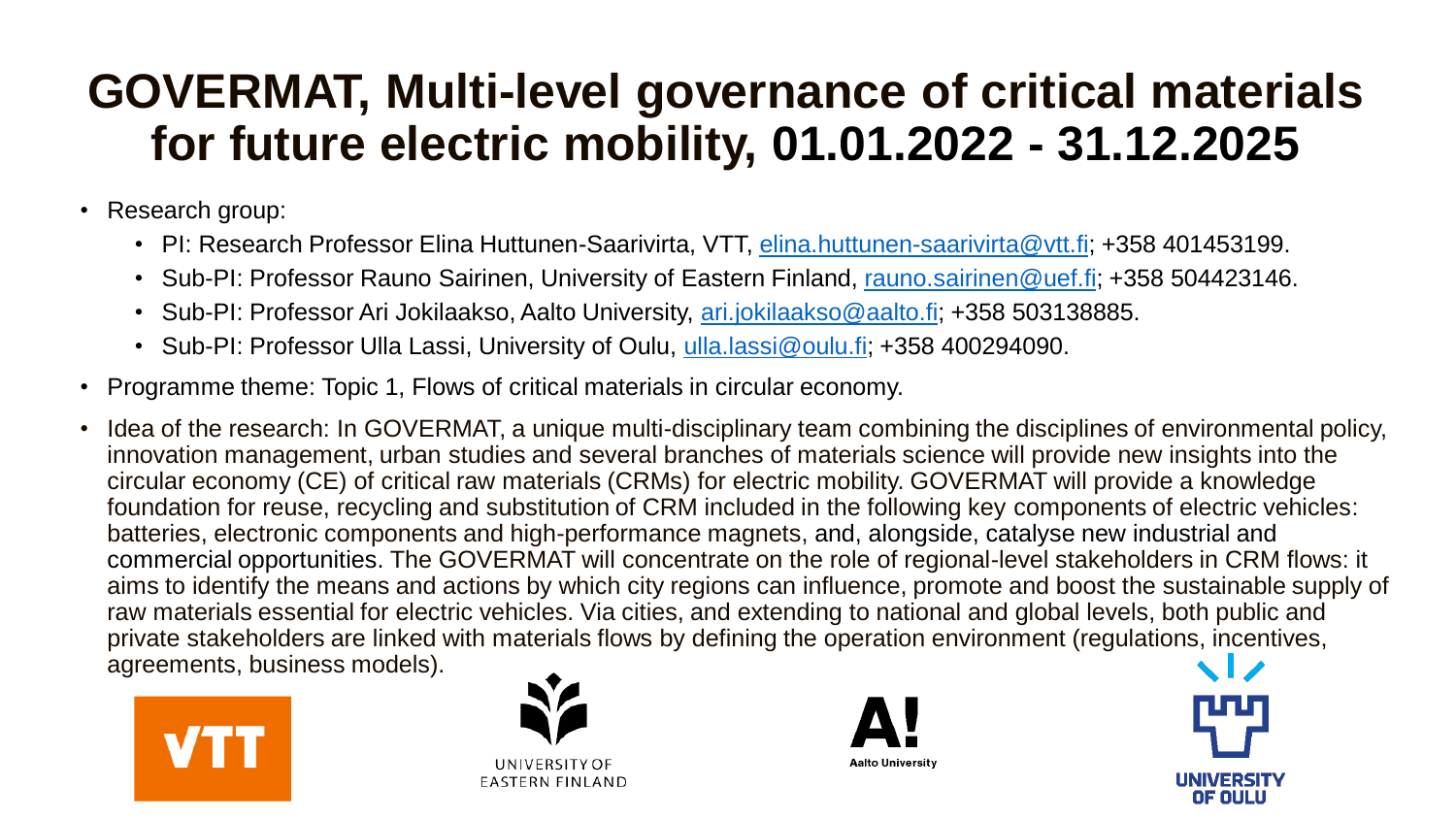## **Project objectives & work packages**

- 1. Perform comprehensive multi-level governance, stakeholder and business model analyses of CRMs essential for future electric mobility.
- 2. Provide a holistic system-level overview of key material flows and value chains.
- 3. Present critical appraisal about the demand and supply of critical materials and circularity advancements in the future.
- 4. Develop economically viable and sustainable process concepts for the CE of CRMs for electric mobility.
- 5. Identify potential emerging business opportunities in the CE of CRMs for electric mobility.



- International collaboration is an inherent part of the project, with researcher mobility to, e.g., Germany and Sweden.
- Besides direct research collaboration, several stakeholders and ecosystems have expressed interest to collaborate by participating in the project events, data sharing and co-creation.





**UNIVERSITY OF EASTERN FINLAND** 



**Aalto University**